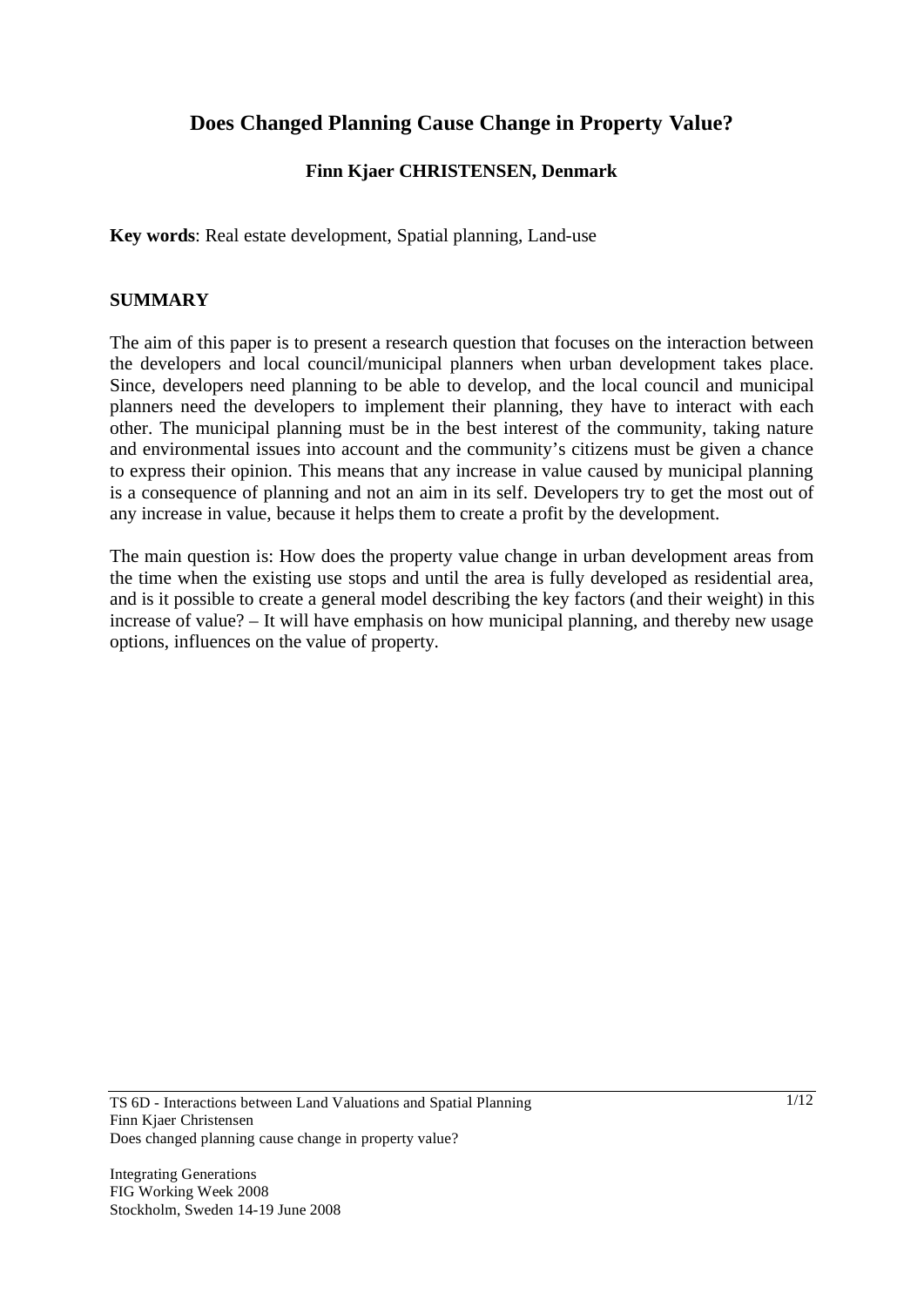## **Does Changed Planning Cause Change in Property Value?**

### **Finn Kjaer CHRISTENSEN, Denmark**

## **1. INTRODUCTION**

Municipal planning has economical consequences for those areas that are affected by the planning. An example of this is, when a city expands with a new residential area at the edge of the city. The agricultural land, that is to become the new residential area, is appointed as residential area in the municipal plan<sup>1</sup>, which also means that the area, that was in Rural zone<sup>2</sup>, is transferred into Urban zone (see footnote  $\frac{2}{3}$ ). The transferred area increases in value, partly because of use-opportunities and partly because of the following development of the area.

The above can be illustrated with an example from Elev near Århus in Denmark. The agricultural land is sold for 18  $DKR/m<sup>2</sup>$  (www.aarhuskommune.dk, 1, 17/01-08) in the Rural zone next to Elev. In Elev's Urban zone is a building site for a single family house, just next to the agricultural land, sold for highest bid with of minimum of 750  $DKR/m<sup>2</sup>$ (www.aarhuskommune.dk, 2, 17/01-08). It is clear that something has happened, since the value of the same land has increased so dramatically. We know that to things has happened, firstly that there has been made a local plan<sup>3</sup>, which has appointed the area as residential area, and secondly the area has been prepared for building meaning that roads has been made, property boundaries has been drawn ect. But what has specifically caused the increase in value? This issue is discussed very little in literature that concerns the conditions that apply in Denmark. As shown it is relatively easy to determine that there is an increase in value, but not why it is so. There are some existing models of the development process with economical views (Evans, 2004), (Kalbro, 2007), (De Sousa, 2000) and (Healey, 1991). These models concerns either parts of the development process or aims towards conditions that does not address Danish conditions direct. It is however likely that there will be similarities, and they are therefore taken on as a fundamental basis for this present research.

l

<sup>&</sup>lt;sup>1</sup> The local council makes or revises a municipal plan every 4.th year. It has a 12 year perspective and contains a general structure for development and land use in the municipality. It also contains guidelines for land use and the framework for the content of local plans cf. the Planning Act §11 subsection 2

 $2$  Denmark is divided into three different zones: urban zones, summer cottage areas and rural zones, cf. the Planning Act §34. Urban zones is for urban uses like residential areas, industry, offices ect.; summer cottage areas are reserved for summer cottages and the rural zone is the rest of the country. In rural zones almost all uses other than agricultural and fishing uses requires a permit from the planning authorities, which is the local counsil.

 $3$  A local plan is a plan that is legally binding. Is consists of a description part and a regulation part that outline how the local plan area can be use and what can be build. For example it can contain regulation on floor space ratio and where roads should be build.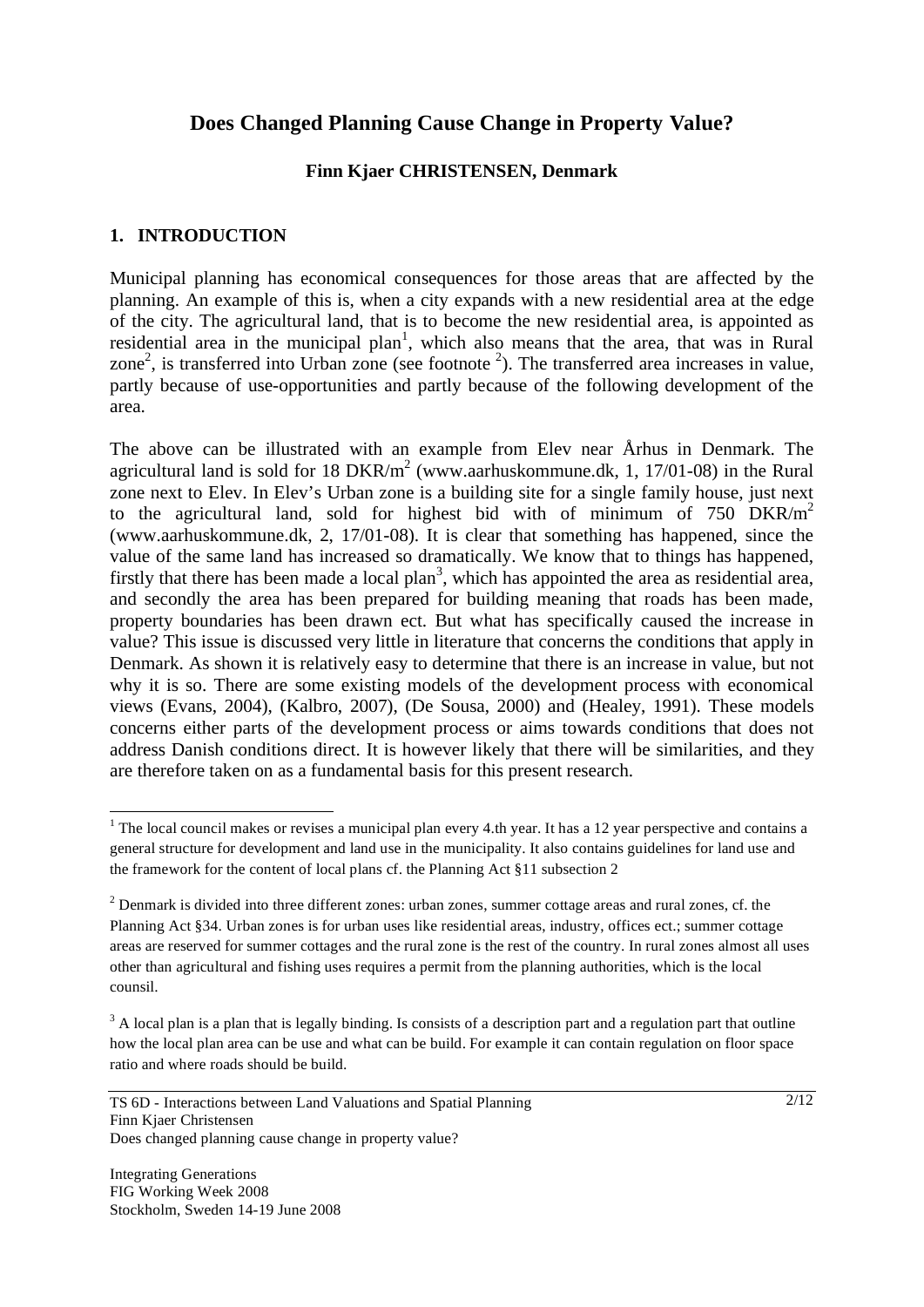## **PLANNING AND PROPERTY VALUE**

It is a general assumption that areas which are used for residential purposes have a higher value than for example areas used for industrial purposes. This general assumption was the initiating problem for my master thesis<sup>4</sup>. In my master thesis we analyzed the use<sup>5</sup> and floor space ratio<sup>6</sup> (determinate in the municipal plan) in relation to the land value and concluded that there is a correlation between the possibilities given in planning and the land value. The investigation is based on a snapshot, in 2003, of the municipal planning and the estimated land value, from the Danish property valuation<sup>7</sup> that is used for tax purposes. The conclusion was as follows:

- The allowed use influences on the land value. Different uses, for example residential and business/industry, have different land values. In general residential, mixed use and centre are the most valuable.

The allowed floor space ratio influences on the land value. If you are allowed to build more, the land will be worth more.

The distance to the city centre influences on the land value. Land is worth more in the centre of a city that at the edge of the city.

The size of influence of allowed use and allowed floor space ratio depends on the distance to the city centre. The land values are higher near the city centre and so are the difference between the land values, that follows by difference in allowed use and floor space ratio (Nielsen, Christensen and Pedersen 2005)

Figure 1, illustrates the first point, and shows that areas with the use Residential, Mixed use, Business/Industry, Centre and Others have different values according to the allowed use. The shown values are in  $DKR/m<sup>2</sup>$  and applies for a specific part of Aalborg city in Denmark.

l

 $4$ <sup>3</sup> The municipal plan's influence on the property market – is the land's market value effected?" (Nielsen, Christensen and Pedersen 2005)

<sup>&</sup>lt;sup>5</sup> In the master thesis use in urban zone was defined ad Residential, Mixed use, business/industry, centre and others. In rural zone the use will typically be agricultural use. In this project the term use may be used in a broader sense and with a more suitable sub classification.

<sup>&</sup>lt;sup>6</sup> Floor space ratio describes how much it is allowed to build. If a property is 1000  $m<sup>2</sup>$  and the floor space ratio is 25%, then it is allowed to build  $250 \text{ m}^2$ .

<sup>&</sup>lt;sup>7</sup> The Danish property valuation is based on a general statistical model. As mentioned the valuation is used by the tax authorities, which need an estimated value for property and land in order to tax the owners. All properties is valuated every second year. The models accuracy is a balancing of the valuations cost and the gained accuracy. Therefore it consists of as few factors as possible that can provide a reasonable result. It aims towards market value, but is an estimate value.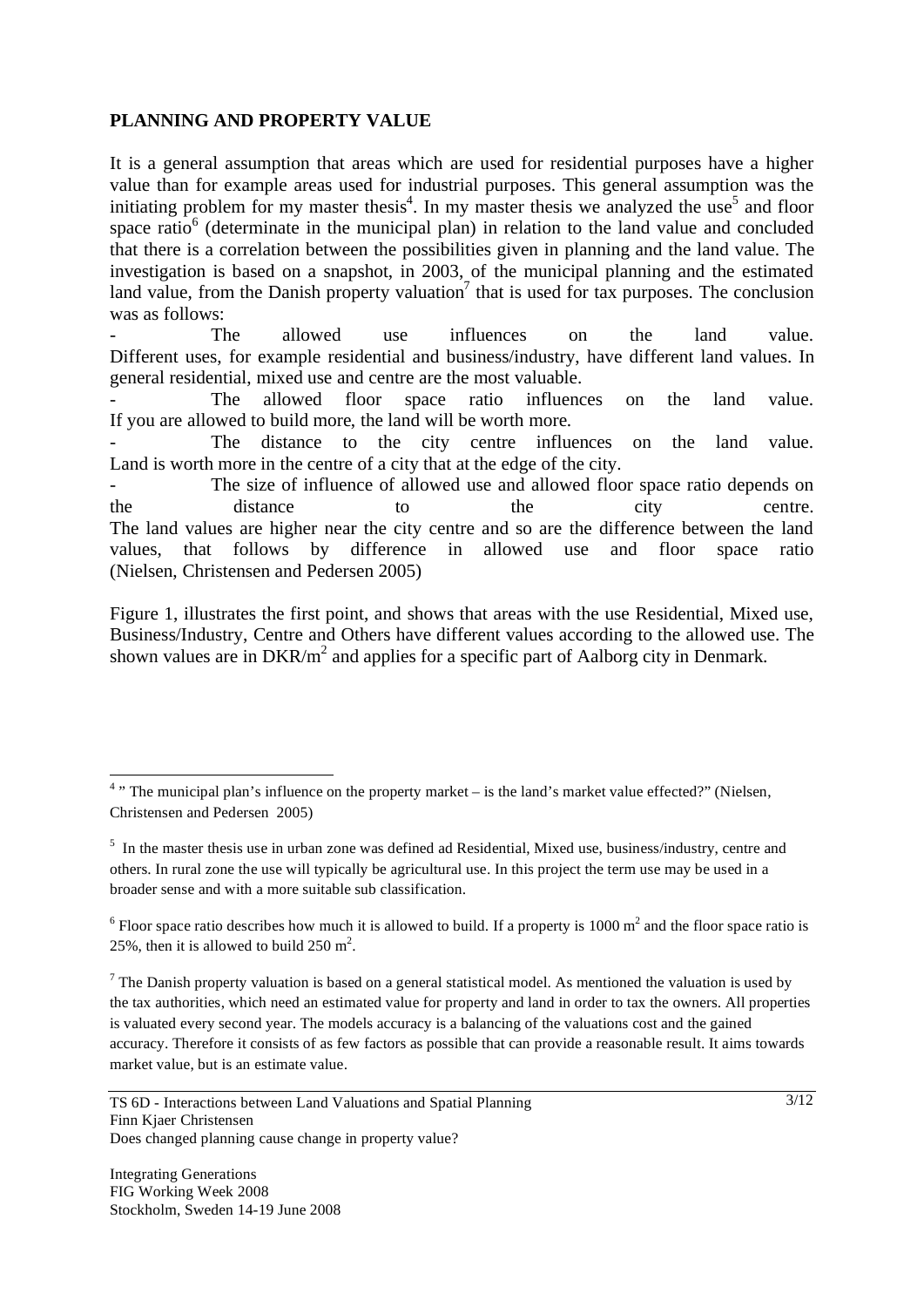

**Figure 1** diagram that shows the average estimated land values in a specific area in Aalborg city. The area is the part of Aalborg that lies around the city centre south of "Limfjorden". The area consists of blocks with smaller shop in street level and residential use above. Large parts of the city's old harbour areas are also in this area. The values are shown for each of the uses Residential (bolig), Mixed use (blandet), Business/Industry (erhverv), Centre (center) and Others (andet). (Nielsen, Christensen and Pedersen 2005, p. 50*)* 

We know that agricultural areas which are changed into residential areas and therefore developed increase in value, and we know that different uses and different floor space ratios within the city limits have different land values. It would be interesting to examine if a change in allowed use within the city also means a change in value. Knowing that there is this difference between the values of different uses it seems likely that a change in use and floor space ratio would cause a change in the value – but is it so? Or does the increase in value for example occur when the site is being built.

## **2. URBAN DEVELOPMENT**

Bigger changes in planning occur both at the city edge and within the city. Areas at the city edge (Green fields) have most often been used to agricultural purposes until the development for urban uses. Areas within the city are urban redevelopment areas (Brown fields). Urban redevelopment areas are, as the name implies, cf. the Planning Act §11b subsection 1 pt.5 defined as an area in which the use of buildings and undeveloped land used for business purposes, harbour purposes or similar activities is to be changed to residential purposes, public institutional purposes, urban centre purposes, recreational purposes or business purposes that are compatible with using the land for residential purposes. Mutual for both cases is the development for urban uses, here referred to as urban development in either Green fields or Brown fields. There is a third planning/development situation called urban renewal. Urban renewal primarily concerns old residential areas, where the buildings need to be improved and backyards opened up. Planning in those areas does not usually give any new use-possibilities, it mainly aims towards bringing the area's dwellings and surroundings up to the standards that applies today. Since focus are on areas where planning is changed or made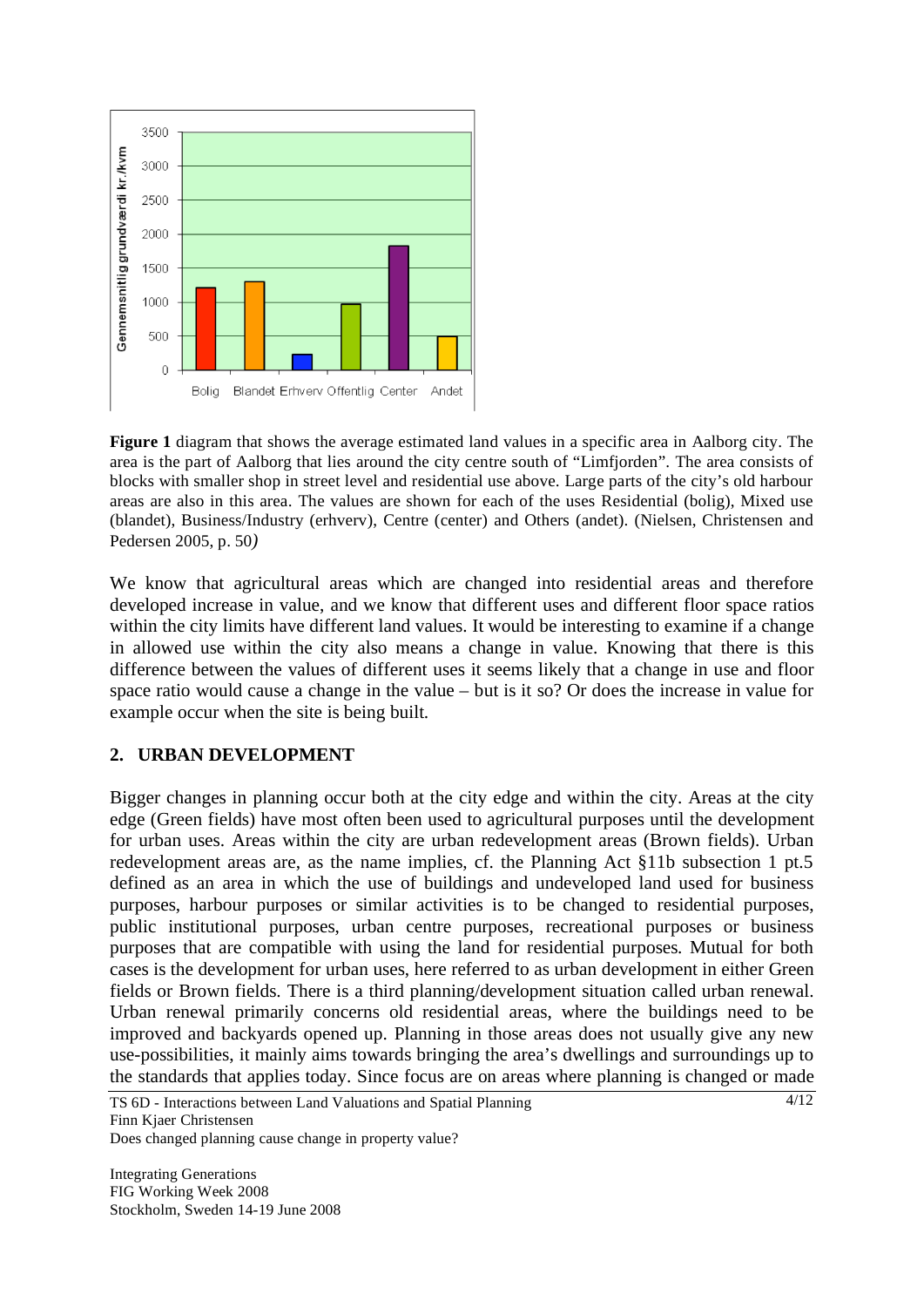for the first time and thereby gives an area new use-possibilities urban renewal is not discussed further.

As mentioned an urban development area will always have an existing use when the development starts. If the development is to have any purpose the area will also have a use when it is developed, for instance residential use. This means that an urban development area will have one use ("Old use") when the development starts and a use ("New use"), most often another, when is has been developed.



**Figure 2** shows the two fixed points in the urban development process – the previous "Old use" and the future "New use".

The "Old use" consists of either Green fields, meaning agricultural use, or Brown fields, which is business/industry and harbour uses. There are more possibilities when it comes to "New use". The uses shown in figure 1 is one definition of urban uses (Residential, Mixed use, business/industry, centre and others), and other definitions could be as relevant as this. But it shows that "New use" can be many things. In Brown fields it is expected cf. the Planning Act §11b subsection 1 pt.5 that the "New use" is residential or uses that can exists side by side with residential use. In Green fields all possibilities are open. Uses related to business, industry and retail trade are influenced by for example environmental rules or special retail trade planning rules and are sensitive to for example competition and national economy. Residential use is more "straight forward", mainly because the need and demand for dwellings is relatively constant, which causes a more stable market situation and a market that is not in the same way influenced by competition as the market for retail trade and businesses.

## **3. INFLUENCING FACTORS**

There are many factors that effects urban development, and they can be difficult to determine, and they can be different from area to area due to the areas use, physical possibilities, the group of people that is developing the area ect. Some factors will however almost always occur and some of those are identified below.

Municipal planning will always be a part of urban development because the local council cf. the Planning Act § 11a subsection 1 pt. 2 in its municipal plan must locate the location of areas designated for urban uses. Furthermore the local council has a local plan obligation because "*A local plan shall be produced before large areas are parcelled out and before major development projects, including demolition, are carried out, and also when it is necessary to ensure the implementation of the municipal plan"* (the Planning Act § 13 subsection 2). Urban development causes major development projects and therefore the local council will be obligated to make a local plan. Beside this the local council is free to make area plans, debate plans and other plans that show the local councils intentions with an area,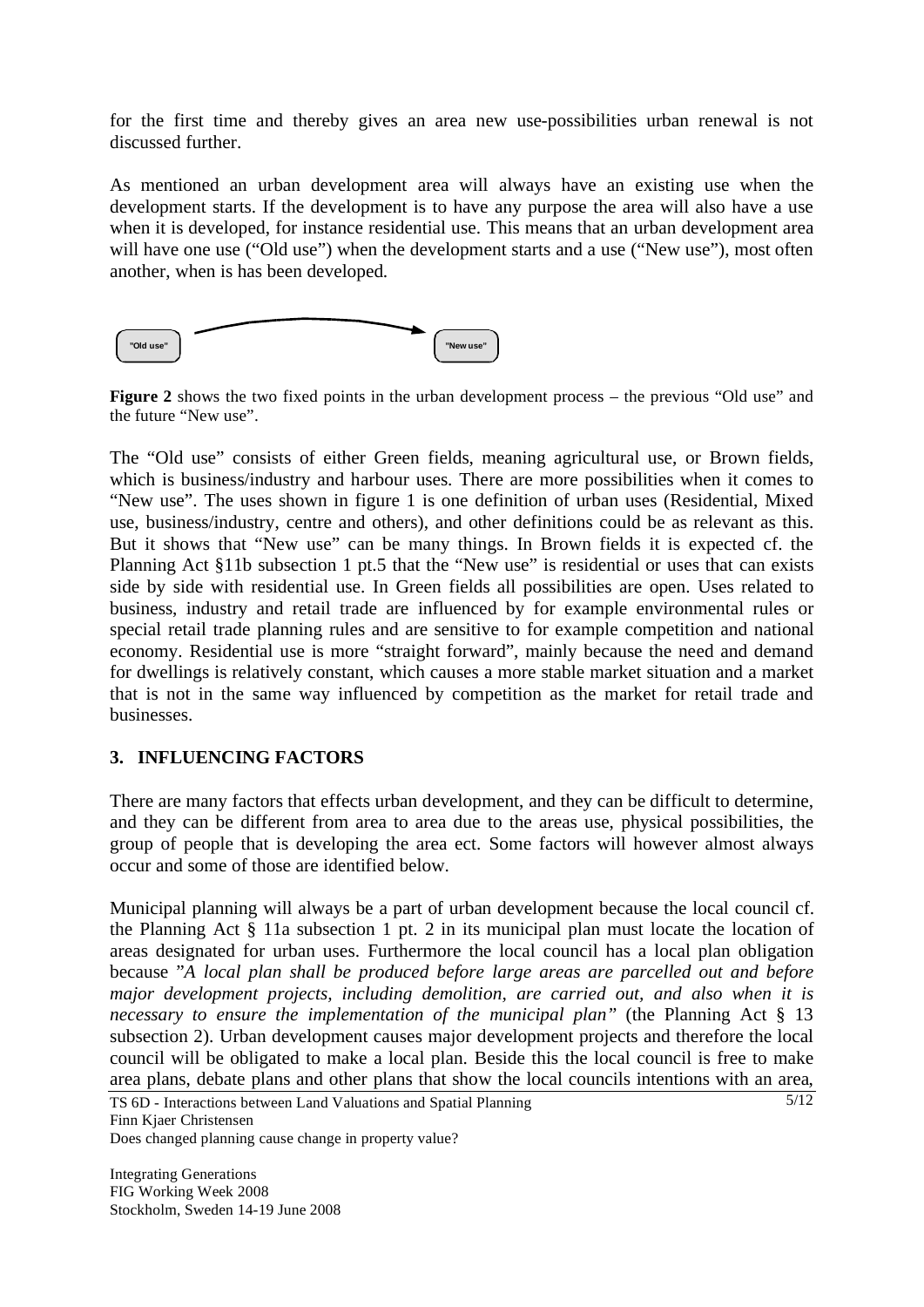whenever it is necessary. As illustrated above the expectation is that changed use-possibilities given by planning causes an increase in value, but the purpose of planning is according to the Planning Act § 1 to ensure *"..the interests of society with respect to land use and contributes to protecting the country's nature and environment, so that sustainable development of society with respect for people's living conditions and for the conservation of wildlife and vegetation is secured*". This means that any increase in value caused by municipal planning is a consequence of planning and not an aim in its self.

Planning does always occur in urban development and so do building. Unless the existing buildings immediately can be used, the existing buildings must be demolished and new buildings must be built. The local council has to give a building permit if new buildings are to be build. Buildings, which are in accordance with the areas new use, will induce an increased value of the property on which they are built. The question is, if the value of the new buildings exceeds the building costs.



Figure 3 shows the urban development process with the anchor points "Old use" and "New use" and the known and unknown factors that influence the property value.

There can be, and with all reason should be, other factors than those earlier mentioned. It could be factors like polluted soil, local politics and EU-investmentsfunds. Even the known factors like planning and building can be hard to isolate and place at a certain spot in a model. In some case planning may be late in the process and in some case more than one time. The same applies for building that can be divided into stages. To analyze if municipal planning causes an increase in property value, and in what degree, it is necessary to look into the whole process and to see what else has an influence on the property value.

## **4. PERSPECTIVE**

As there are different factors, and difference in those from area to area, there are different people involved in urban development. There are developers, investors, owners, local councils, neighbours ect. and they all have different points of view on urban development, and especially the area which is being developed. This also means that their views on value can be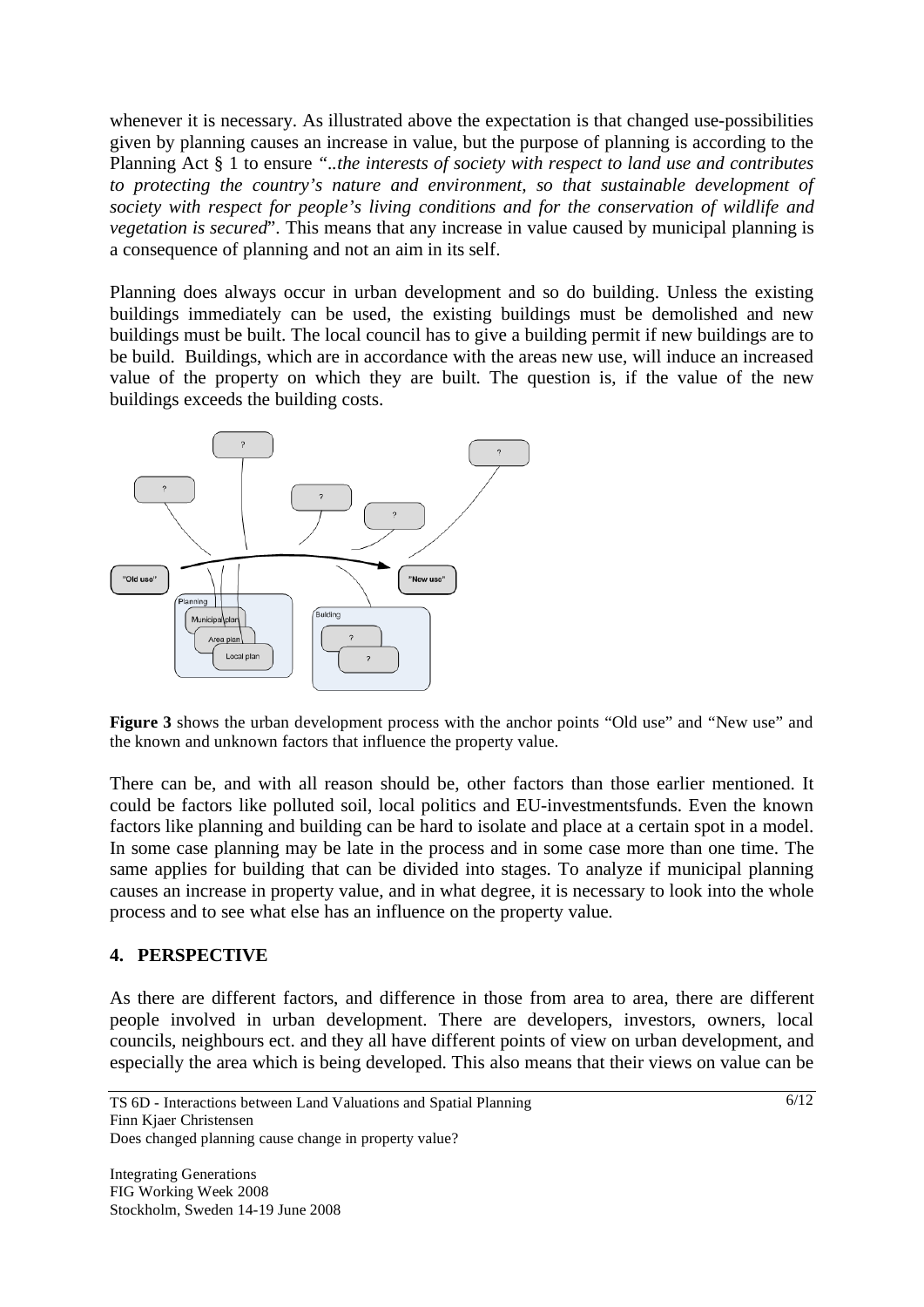different. Neighbours may think of the use value<sup>8</sup> of their property and the areas amenity value<sup>9</sup> while the developer thinks of value as the profit which the delevopment can be sold for, when it is developed. To chose which value, that shows potential increase in value, it is necessary to chose a specific group of players view.

It is a common assumption that developers, investors and owners in practice develop urban development areas. In some extend the local council is involved, for example to develop common areas but also to build for own purposes. In the last case the local council will take the role of investor or owner. Mutual for those, who typical develop urban development areas, are an economic encouragement and expectation of economical profit. The exception is those who develop with expectation of use value for either themselves or the community, for example a company who owns a property and is in need of a new domicile. It is chosen to take the developer's and investor's points of view, which means that the economical value is in focus.

We know that there is both an "Old use" and a "New use" which both have a value that can be determined in DKR. In the developer's and investor's perspective the value of "New use" is expected to be larger than the value of "Old use", and the difference will be the increase in value. In principle, and in some cases also in practice, the value of "New use" can be smaller than the value of "Old use", and in some cases this gab is equalled by different kinds of public funds. The amount of increased value is very depended on which factors that influences on the urban development. If the developer and investor are to make a profit, the increased value must exceed the costs to change the urban development area form "Old use" to "New use". If the developer and investor are to engage in an urban development project, there must be a profit at the end, and if this is not possible they will develop somewhere else. This is the local council's dilemma in relation to getting their planning and politics implemented in urban development areas and to get them developed from "Old use" to "New use". The local council's intentions with an area can be in the best interest of all, but it does not help if no one will develop the area. Taken into consideration that a possible economical profit is a precondition for implementing the municipal planning it is peculiar that the economic consequences of planning doesn't have more weight than it seems to have.

The value that is interesting is the increase in value that presumable takes place when the urban development area is changed from its "Old use" to its "New use". When developers and investors react as they do, this value is essential if an area is to be developed. The local council must in its municipal and local planning take into account that the expected increase in value should be large enough for the developer and investor to make a profit.

-

 $8$  Use value must be seen in relation to one who has a need. If a person lives at a place without public transportation then a car or a bicycle will have a big use value, because he cannot get to work without one of those. This does not necessarily make the car or bicycle expensive, but they would be worth more to him than to most people.

<sup>&</sup>lt;sup>9</sup> amenity value is a very soft term that, sums up things like sea view, clean air, nature surroundings ect.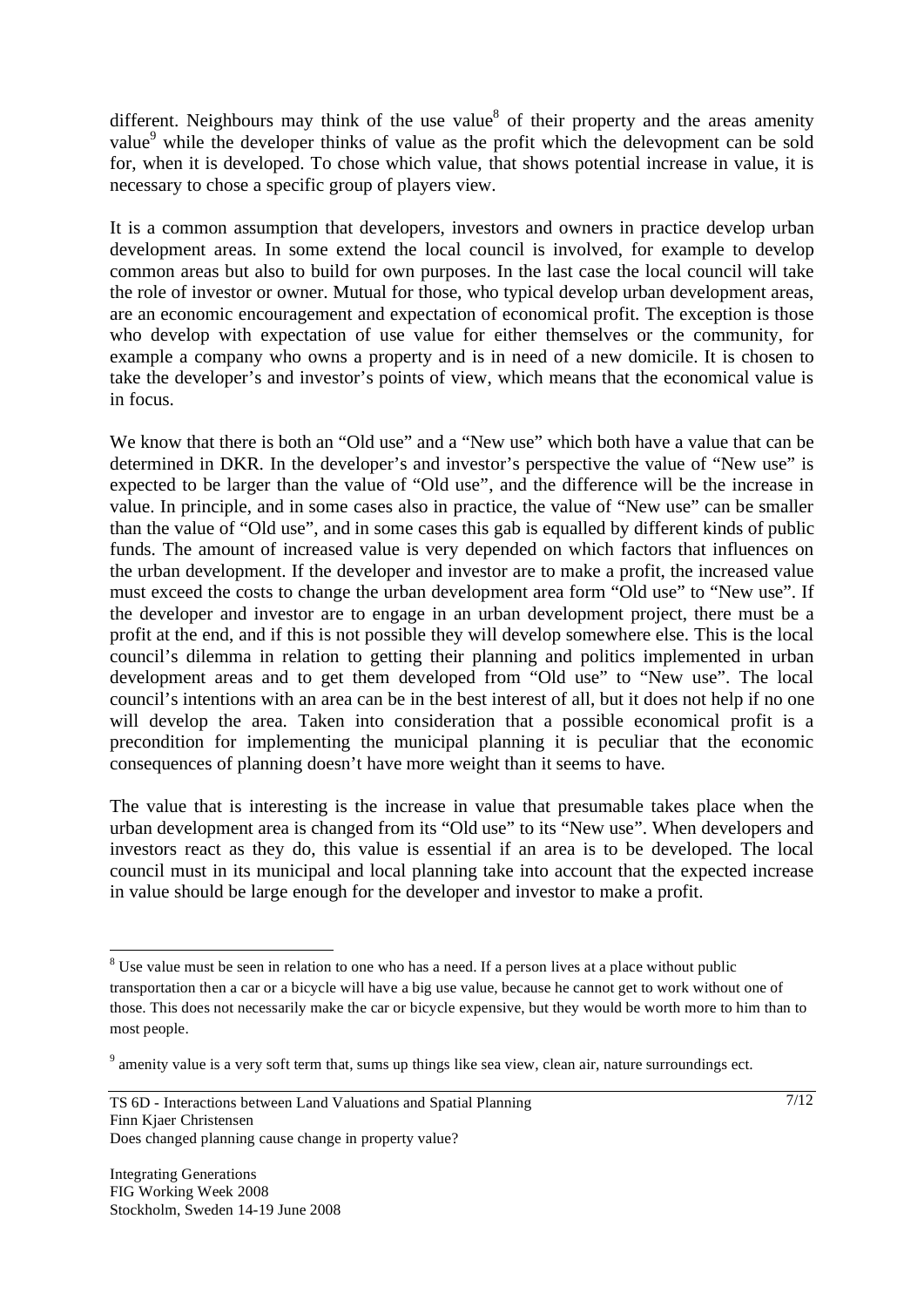When it is the increase in value, that occur when the urban development area is changed from its "Old use" to its "New use", that is chosen, there are some factors that are more relevant than others. Those factors which are not relevant are illustrated in the figure 4 as those with a dotted line.



**Figure 4** shows the urban development process with the anchor points "Old use" and "New use" and the known and unknown factors that influence the property value. The dotted line and the box around part of the figure illustrates that there are factors which are not relevant*.* 

When an urban development project is capitalised at the end of the development, the seller will try to get as high a price as possible and the buyer will try to buy it as cheap as possible, just as the rest of the property marked works. This means that if an urban development project is sold it will in principle be at the market price. If the project is sold at an earlier stage, the price agreed on, will be the expected market price estimated on the basis of the information known at the time of sale. If the investor keeps the property, focus will be on rent and how big it should be in order to cover running expenses and over time development costs.

An urban development area consists of either a part of, one or more cadastral properties<sup>10</sup>. It is the property which values change during the urban development process and it is the property that is sold at the end of the development if the investors do not keep the properties. Along the development process the property structure can change. Cadastral properties can be amalgamated, divided or restructured, but at cadastral property can also be divided into owner-occupied flats<sup>11</sup> or housing co-operative dwelling<sup>12</sup>. A change in property structure can also cause an increase in the total property value.

l  $10$  A cadastral property means: one cadastral number, or several cadastral numbers which, in accordance with the registration in the cadastre, shall be kept as one unit cf. The Act Governing Parcelling out

<sup>&</sup>lt;sup>11</sup> A cadastral property can, if the building is suitable for it, be divided into owner-occupied flats that in

themselves are individual properties. If a cadastral property has a building with 8 apartments and is suitable for it, it can be divided into 8 owner-occupied flats.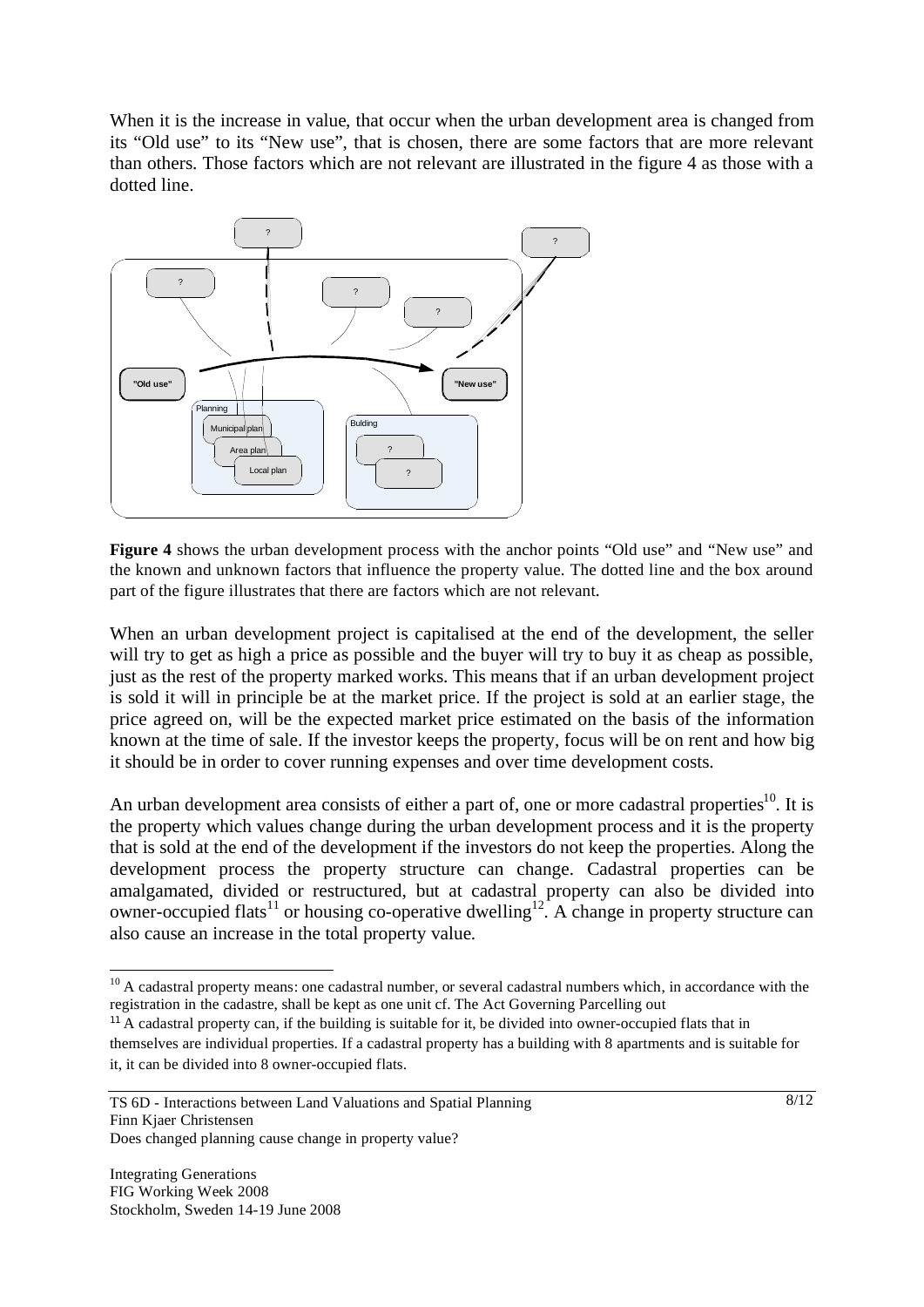## **5. RESEARCH QUESTION**

Larger changes in planning occur in urban development areas which can be at both Green fields (the city edge) and Brown fields (within the city). Areas will always have been used for something before, if not urban uses then agricultural uses, and will therefore have an "Old use" and a "New use". Planning is only a part of the whole process of changing the development area from "Old use" to "New use". A process which is different from area to area.

It is clear that there are several different uses and there are most likely several different factors and it seems that factors and their influences can be different depending on the areas "Old use" and "New use". To simplify things it is an apparent option to choose a specific type of development situations. It could be development for a specific "New use" or a group of uses or for that matter a specific "Old use". By choosing a subset of the whole it is more likely that it will be possible to generalise the result of this project. It is chosen to focus on residential use as "New use", because it is, in this context, the simplest use and in practice the most common use.

Developers, investors or owners who typically develop an urban development area have either an economical interest in the area or a personal need to cover, for example a need of a new domicile for a company. It is chosen to take the developer's and investor's point of view, who have an interest in making a profit by developing, and who has focus on the areas' increase in value. A value that in sale-situations is market price.

If planning causes an increase in value, then it is only one of several possible factors that are part of the whole development process. Because of this it is necessary to look into the whole process, and which factors influences the value of property in urban development areas. On the basis of the above following research question is defined:

- How does the property value change in urban development areas from the time when the existing use stops and until the area is fully developed as residential area, and is it possible to create a general model describing the key factors (and their weight) in this increase of value? – It will have emphasis on how municipal planning, and thereby new usage options, influences on the value of property.

Knowledge on how developers think and act in urban development could be beneficial for both municipal planers and the developers, especially because developers in general are a necessity for the municipal planning to be implemented. If the municipal planners know when they plan something, what developers can profit on, they can take this into account when they plan, and that would be beneficial for all. Since, developers need planning to be able to develop, and the local council and municipal planners need the developers to implement their planning, the developers and local council/municipal planners have to interact with each

 $12$  A housing co-operative can consist of one or more cadastral properties. If one wishes to live in a housing cooperative dwelling you buy a share in the co-operative and then you the dwellings monthly share of common expenses. You don't own the dwelling but a share in the housing co-operative.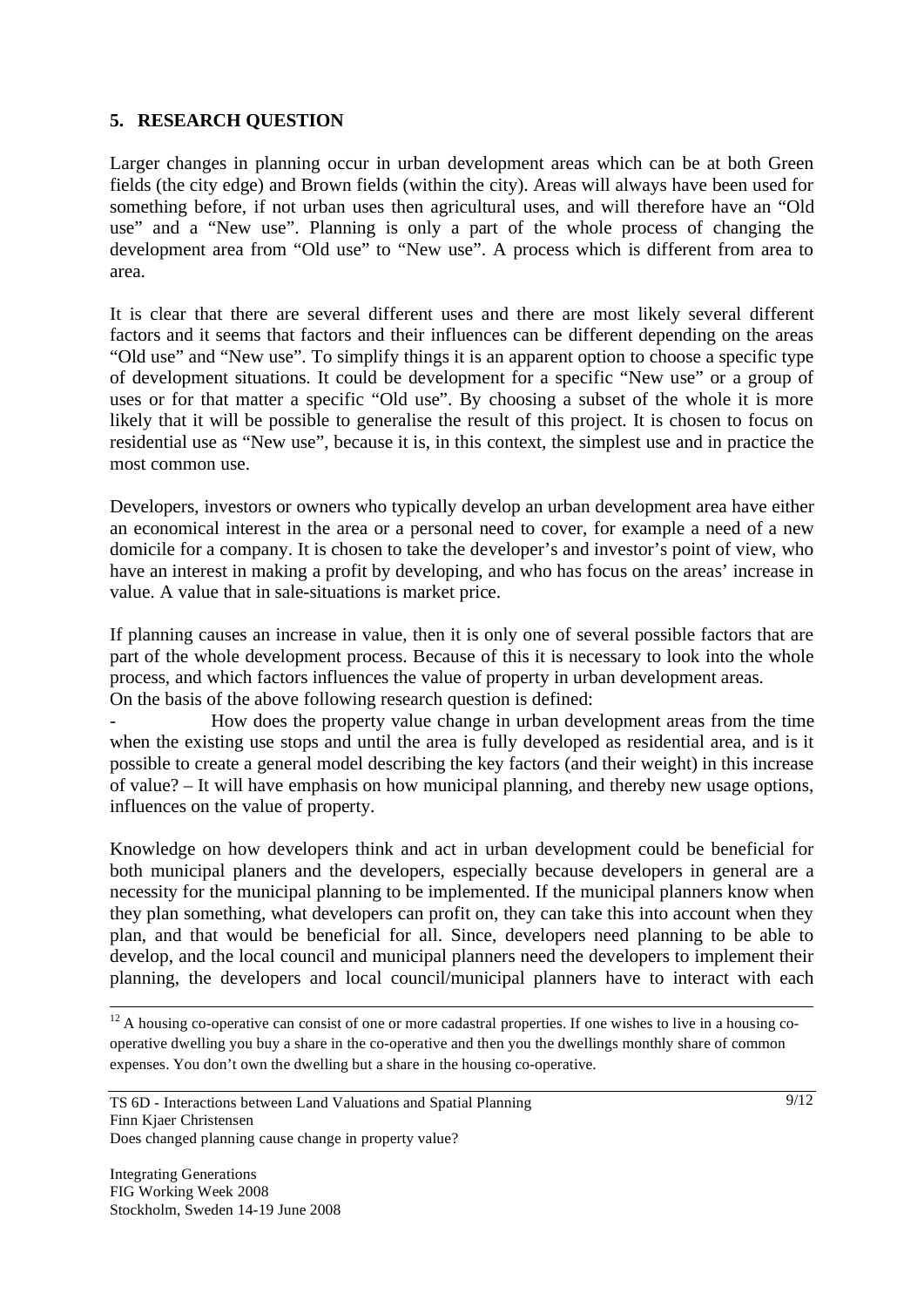other. And both parties could benefit from knowing more about this interaction. When the local council and their municipal planners do their planning they must make plans that is in the best interest of the community, take nature and environmental issues into account and they are obligated to include the communities citizens in their planning, but those who actually implement their planning – developers, investors and owners – are not formally a part of the target group when planning takes place. It is well known that a big part of the local plans that are made are initiated by developers, investors and owners. In those situations there are a direct interaction between developers, investors and owners on one side and the local council and their municipal planners on the other. This interaction would be easier if the developer etc. and especially the local council that have other interests to handle as well, had a bigger understanding of how developers act. This research question and following research aims to clarify how property value change and how developers think when Green fields and Brown fields are developed into residential uses, with the purpose to contribute to the understanding of the interaction between developers, investors and owners on one side and the local council and their municipal planners on the other.

As illustrated a general model will include different factors, among other planning and investments in buildings. To try and draw up a general model, it must be analyzed, which factor a general model should consist of. Since developers and investors are in focus it is mainly their point of views that determine if a factor is relevant or not. It is also necessary to analyze with which weight the individual factor is a part of the model, because they do not necessarily have the same weight. Because there will be emphasis on how municipal planning as a factor affects the urban development it is important to give this attention in the following work. As mentioned, those who develop urban development areas are in most cases interested in economical profit, and therefore especially those are in focus in this project. If their expectations of profit are not meet, they will develop somewhere else, which also means that some areas presumably are not developed. In relation to try to create a general model for the increase of value it is therefore relevant to find out what expectations of profit developers and investors have, and what their threshold value is. There are two main groups of "Old use" – Green fields and Brown fields, and it is also relevant to look into the difference of those in relation to which factors that influences. This sum up to following sub questions:

Which factors a general model consist of?

- With which weight the individual factor is a part of the model?
- With which weight municipal planning is a part of the model?

What expectations of profit do developers and investors have, and what is their threshold value?

Are there differences in which factors influences Green fields and Brown fields and which?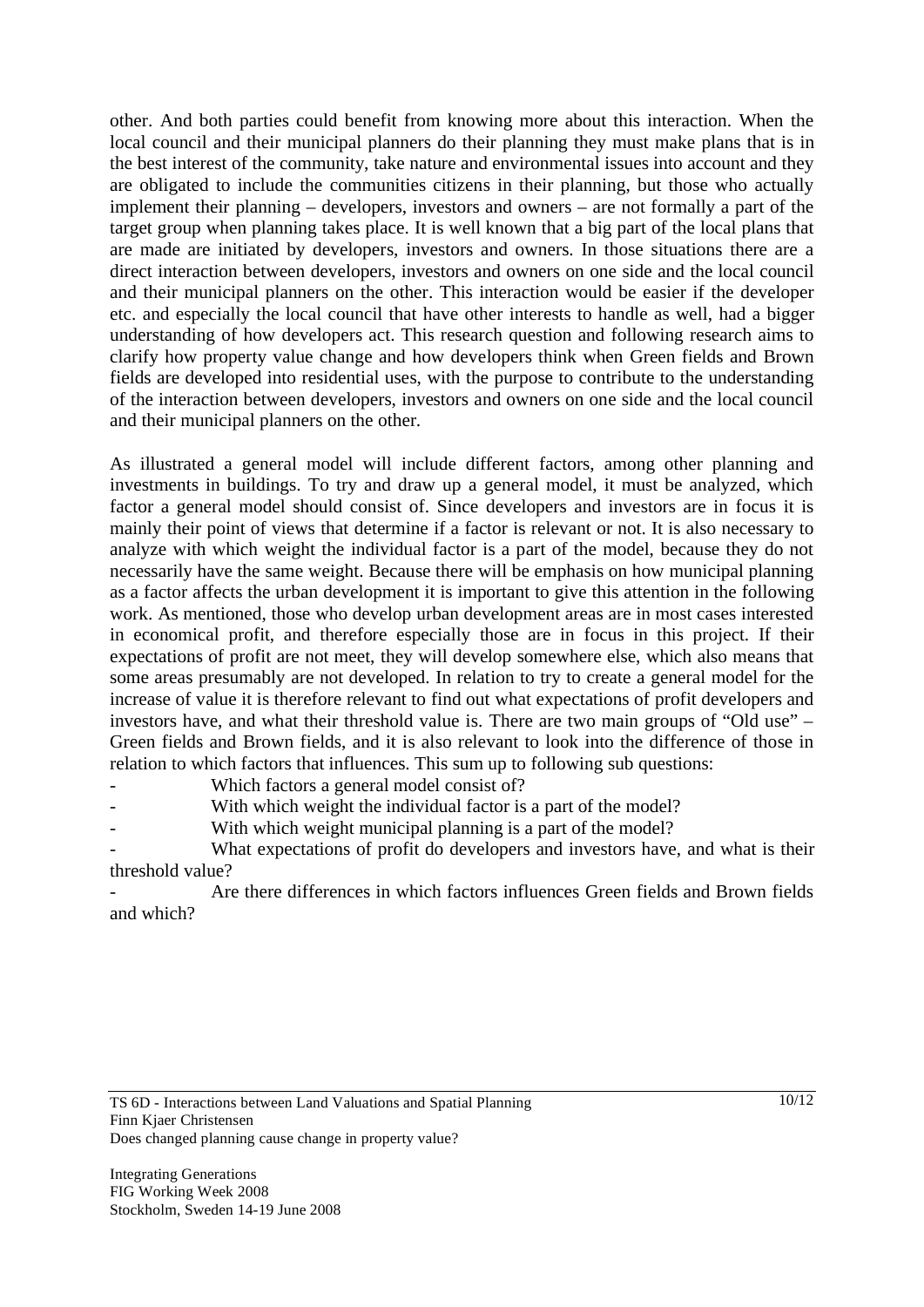#### **REFERENCES**

(De Sousa, C. 2000)

De Sousa, C. 2000, "Brownfield redevelopment versus greenfield development: A private sector perspective on the costs and risk associated with brownfield redevelopement in the greater toronto area", Journal of environmental planning and management, vol. 43, no. 6, pp. 831.

(Evans, A.W. 2004) Evans, A.W. 2004, Economics Real Estate & the Supply of Land, 1st edn, Blackwell Publishing Ltd, Oxford, UK.

(Healy, P. 1991) Healy, P. 1991, "Models of the development process: a review", Journal of property research, vol 8 no. 3, p 219-238

(Kalbro, T. 2007) Kalbro, T. 2007, Markexploatering, 3. Edn, Norstedts Juridik, Stockholm, Sweden

(Nielsen, Christensen and Pedersen 2005)

Anne Møller Nielsen, Finn Kjær Christensen and Mette Bach Pedersen, 2005, "Kommuneplanens påvirkning af ejendomsmarkedet – påvirkes grundens markedsværdi?", (The municipal plan's influence on the property market – is the land's market value effected?), Master thesis at Aalborg University

(The Act Governing Parcelling out) The Act Governing Parcelling out and other Registrations in the Cadastre Consolidated, Act no. 137 of March 7, 1990

(The Planning Act) The Planning Act, Act no. 813 of 21 June 2007

(www.aarhuskommune.dk, 1, 17/01-08) http://www.aarhuskommune.dk/view/forside/view\_col1\_forsideliste?\_page=nyhed/4658339, 17/01-08

(www.aarhuskommune.dk, 2, 17/01-08) http://www.aarhuskommune.dk/view/organisation/nyhedsarkiv/nyheder\_fra\_2007/diverse\_ser vicemed-delelser/view\_col2\_diverse\_servicemeddelelser\_2007?\_page=nyhed/3667067, 17/010-8